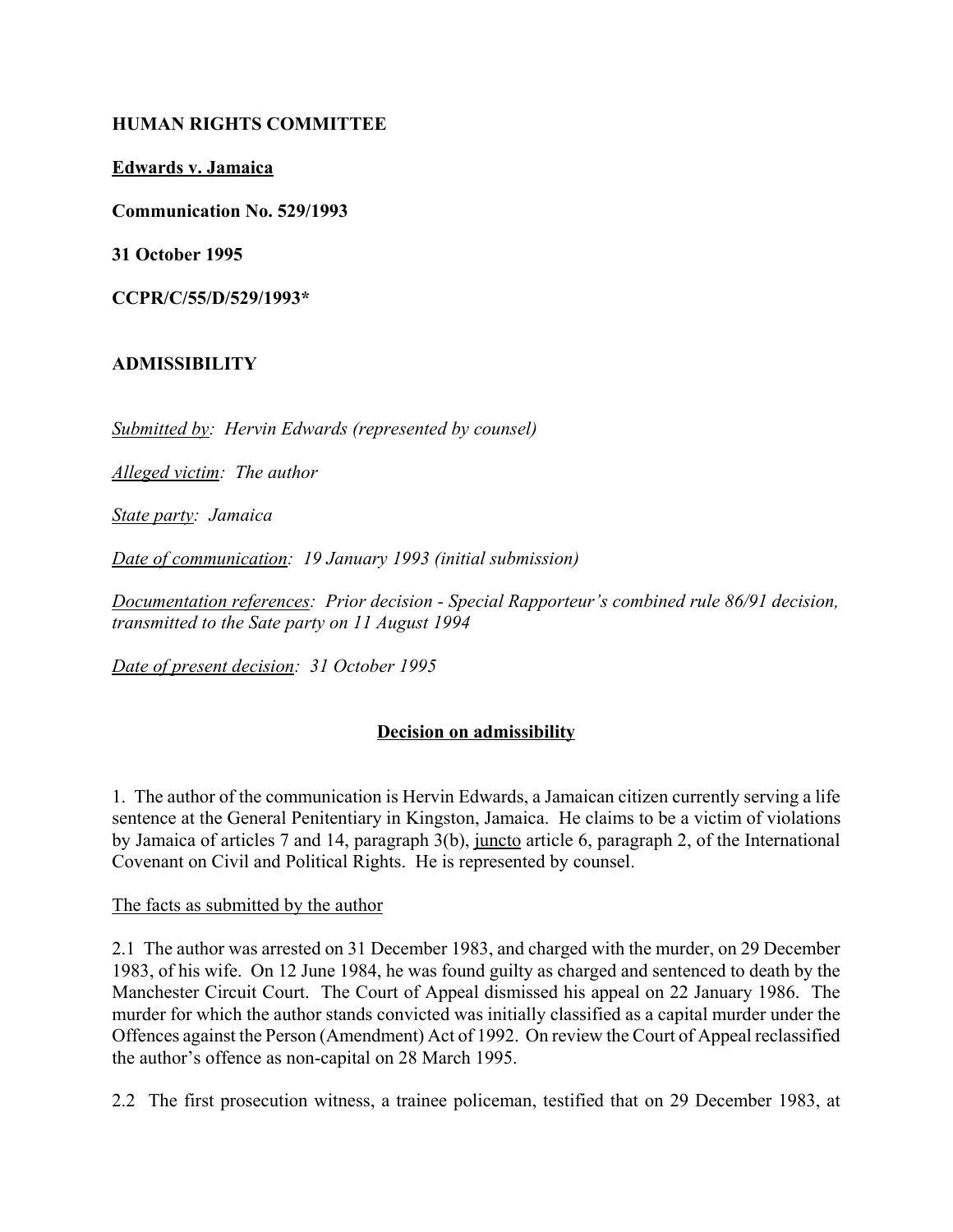around 1:15 p.m., he saw the author walking with his son and wife, from whom he was separated at that time. He saw the author push his wife to the ground, take out a machete, and strike her four or five times in the region of the chest and neck, as a result of which she died. On the issue of identification, he testified that he had known the author for seven years, that during the attack he had shouted at the author who then looked up, and that, after having struck his wife, the author ran towards him before disappearing into a side road. The author's son followed the author, but was stopped by the officer.

2.3 The second prosecution witness, a police officer who had known the author for fifteen years, stated that in the morning of 29 December 1983, he had gone to the author's home, following report that the author had taken his child from his wife's custody. He saw the author, his wife and their child leave together, but later saw the wife without the child. He then told the author to return the child to his wife. Another witness for the prosecution, the arresting officer, testified that after being cautioned, the author said: "She a tell me a hot word and me got vex and me chop her".

2.4 In an unsworn statement from the dock, the author contended that on 29 December 1983, he had been working all day on his allotment. No evidence was presented in support of his alibi. He further stated that he was wearing clothes different from those worn by the attacker, and that he had instructed the police to find the clothes he had been wearing on the day of the crime.

2.5 The author was represented by a privately retained lawyer during the preliminary hearing and on trial, and by another privately retained lawyer on appeal. The application for leave to appeal against conviction and sentence was based on the grounds that there was insufficient evidence to warrant a conviction, but at the hearing of the appeal, the author's lawyer conceded to the Court that he was unable to find any grounds on which to argue the appeal.

2.6 As to the requirement of exhaustion of domestic remedies, leading counsel in London advised on 7 November 1990, that there ware no reasonable prospects of success in a petition for special leave to appeal to the Judicial Committee of the Privy Council. Leading counsel referred in particular to the strong identification evidence of the first prosecution witness, to the fact that the judge's summing-up was in accordance with the relevant rules, and that the author's alibi was seriously undermined by the evidence of the second prosecution witness. Therefore, it is submitted that a petition for special leave to appeal to the Judicial Committee of the Privy Council does not constitute an available and effective remedy within the meaning of article 5, paragraph 2(b), of the Optional Protocol.

# The complaint

3.1 The author submits that he was not adequately represented on trial. He submits that he saw his lawyer only fifteen minutes prior to the preliminary hearing, and that he did not see her again until the day of the trial. He complains that she did not ask him for instructions and that she should have requested an adjournment in order to properly prepare the defence. Furthermore, she did not contact any witnesses to testify on his behalf, and failed to cross-examine the prosecution witnesses on essential issues, such as the clothes worn by the attacker and the confession he allegedly made to the arresting officer. The inadequate conduct of the author's defence is said to amount to a violation of article 14, paragraph 3(b), of the Covenant. It is further submitted that, as a result, article 6,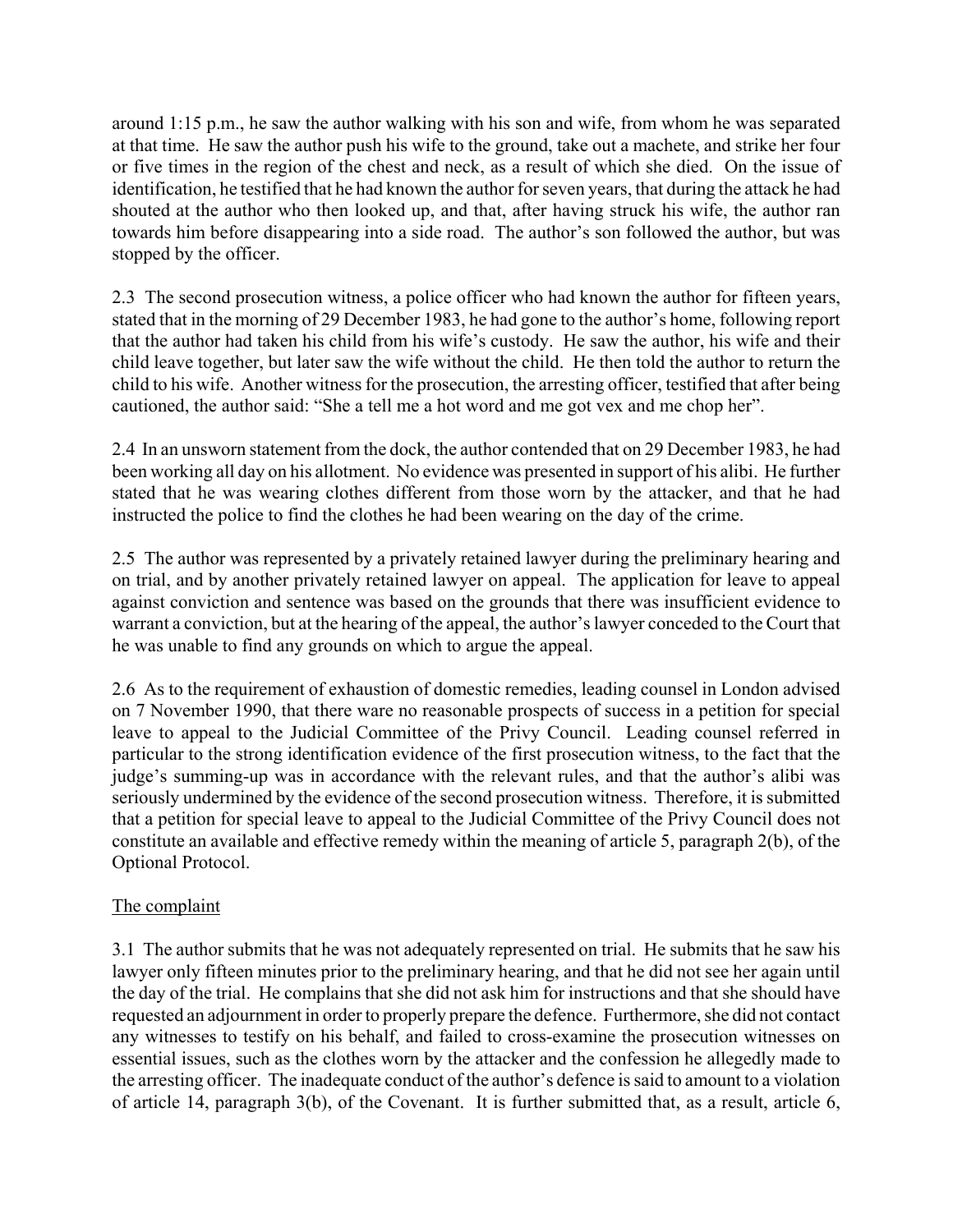paragraph 2, has also been violated, since a sentence of death was passed upon the author after a trial in which the provisions of the Covenant have not been respected.

3.2 The author points out he was sentenced to death on 12 June 1984 and argues that the execution of a sentence of death after such a long period would, because of the extreme anguish caused by the delay, amount to cruel, inhuman and degrading treatment, within the meaning of article 7 of the Covenant.

3.3 The author further submits that he has been subjected to the deplorable conditions of detention at St. Catherine District Prison. In this context, he submits that he has spent the past 10 years alone in a cell measuring 6 feet by 14 feet, being let out for three and a half hours a day. He receives no training nor books.

3.4 By letter of 23 August 1995, counsel concedes that the author has not applied to the Supreme (Constitutional) Court of Jamaica for redress. He argues that a constitutional motion in the Supreme Court would inevitably fail, in light of the precedent set by the Judicial Committee of the Privy Council in the cases of DPP v. Nasralla and Riley & others v. Attorney General of Jamaica, where it was held that the Jamaican constitution was intended to prevent the enactment of unjust laws and not unjust treatment under the law. Since the author claims unjust treatment under the law, and not that post constitutional laws are unconstitutional, a constitutional motion would not be an effective remedy in his case. Counsel further argues that, if it were accepted that a constitutional motion is a final remedy to be exhausted, it would not be available to the author because of his lack of funds, the absence of legal aid for the purpose and because of the unwillingness of Jamaican lawyers to represent applicants on a pro bono basis. In support of his contention, counsel states that the author informed him that, although he had privately retained lawyer at his trial and appeal, it was his family which paid counsel's fees and that he is thus not in a position to privately retain a lawyer for the purpose of filing a constitutional motion.

# State party's observations

4. The State party informed the Committee that on 28 March 1995 the Court of Appeal reviewed the author's case and reclassified the offence as non-capital murder. His death sentence was changed by law to one of life imprisonment. The author is to serve seven more years of detention, counted from the date of reclassification, before he becomes eligible for parole.

# Issues and proceeding before the Committee

5.1 Before considering any claims contained in a communication, the Human Rights Committee must, in accordance with rule 87 of its rules of procedure, decide whether or not it is admissible under the Optional protocol to the Covenant.

5.2 The Committee has ascertained, as required under article 5, paragraph 2(a), of the Optional Protocol, that the same matter is not being examined under another procedure of international investigation or settlement.

5.3 Article 5, paragraph 2(b), of the Optional Protocol precludes the Committee from considering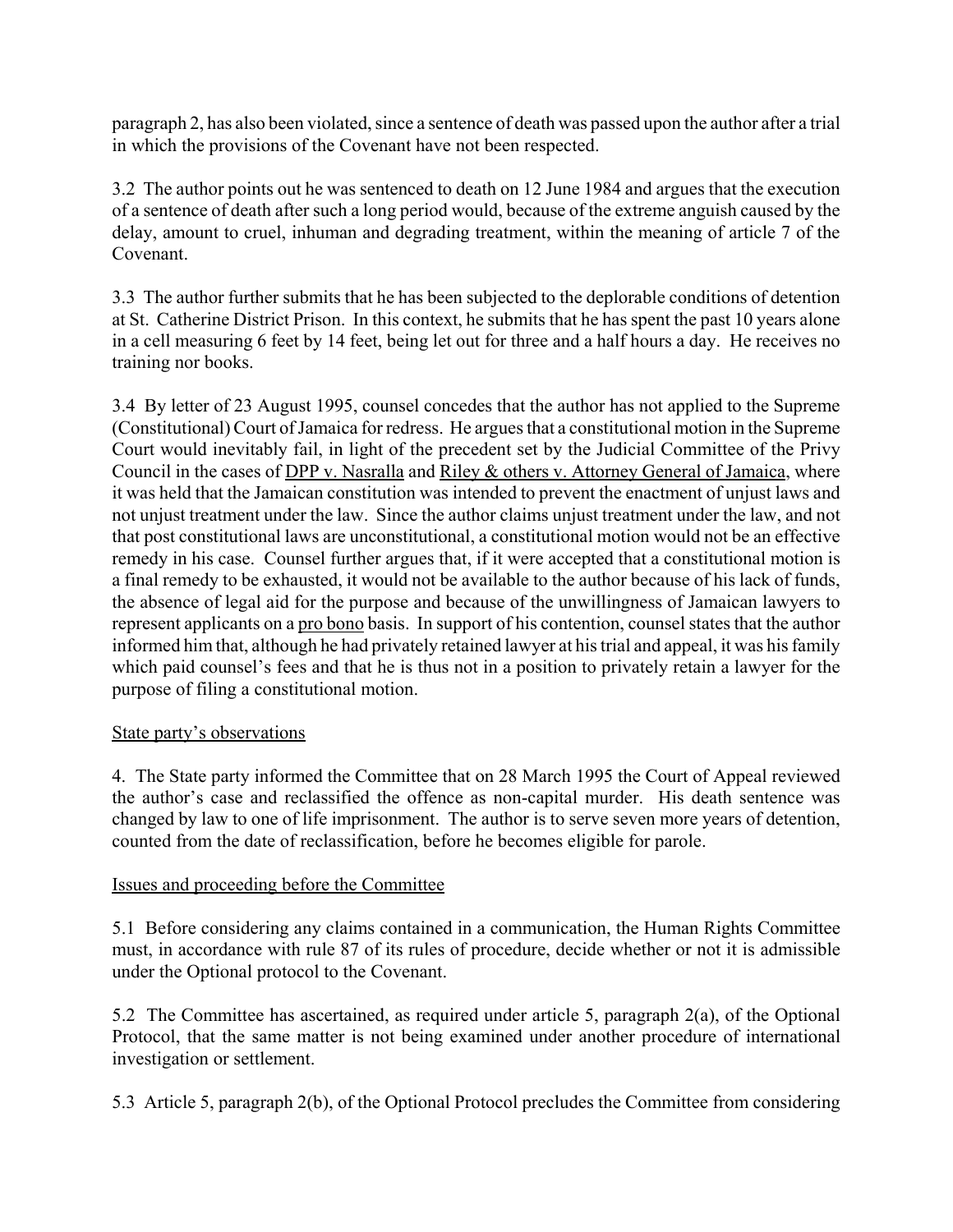a communication if the author has not exhausted all available domestic remedies. The Committee has noted that, in respect of the author's conviction, leading counsel in London has advised that a petition for special leave of appeal to the Judicial Committee of the Privy Council would have no prospect of success. The Committee recalls that domestic remedies within the meaning of the Optional Protocol must be both available and effective. In the instant case, given leading counsel's uncontested opinion, the Committee considers that a petition for special leave to appeal to the Judicial Committee of the Privy Council is not an effective remedy which the author must exhaust for purposes of the Optional Protocol.

5.4 With regard to the author's claim concerning his legal representation, the Committee observes that the author's lawyer was privately retained. The Committee considers that the State party cannot be held accountable for alleged errors made by a privately retained lawyer, unless it would have been manifest to the judge or the judicial authorities that the lawyer's behaviour was incompatible with the interests of justice. The Committee considers that, in the instant case, there is no indication that the author's defence suffered from such defect. This part of the communication is incompatible with the provisions of the Covenant and is therefore inadmissible under article 3 of the Optional Protocol.

5.5 With regard to the author's claim that the execution of a sentence of death after more than ten years on death row would amount to cruel, inhuman and degrading punishment, the Committee observes that following the reclassification of his offence as non-capital the author is no longer under the threat of execution. With regard to the question whether his lengthy stay on death row could amount to a violation of article 7 of the Covenant, the Committee refers to its jurisprudence ìthat prolonged judicial proceedings do not per se constitute cruel, inhuman and degrading treatment, and that, in capital cases, even prolonged periods of detention on death row cannot generally be considered to constitute cruel, inhuman or degrading treatment".  $\frac{1}{1}$  In the instant case the Committee wishes to examine on the merits whether the length of Mr. Edward's detention on death row was the result of delays imputable to the State and whether there were other compelling circumstances particular to the author, including the conditions of his imprisonment, which would amount to a violation of articles 7 and 10, paragraph 1, of the Covenant.

6. The Human Rights Committee therefore decides:

(a) that the communication is admissible in so far as it may raise issues under articles 7 and 10, paragraph 1, of the Covenant;

(b) that in accordance with article 4, paragraph 2, of the Optional Protocol, the State party shall be requested to submit to the Committee, within six months of the date of the transmittal to it of this decision, written explanations or statements clarifying the matter and the measures, if any, that may been taken by it;

(c) that any explanations or statements received from the State party shall be communicated by the Secretary-General under rule 93, paragraph 3, of the rules of procedure to the author, with the request that any comments which he may wish to make should reach the Human Rights Committee, in care of the Centre for Human Rights, United Nations Office in Geneva, within six weeks of the date of the transmittal;